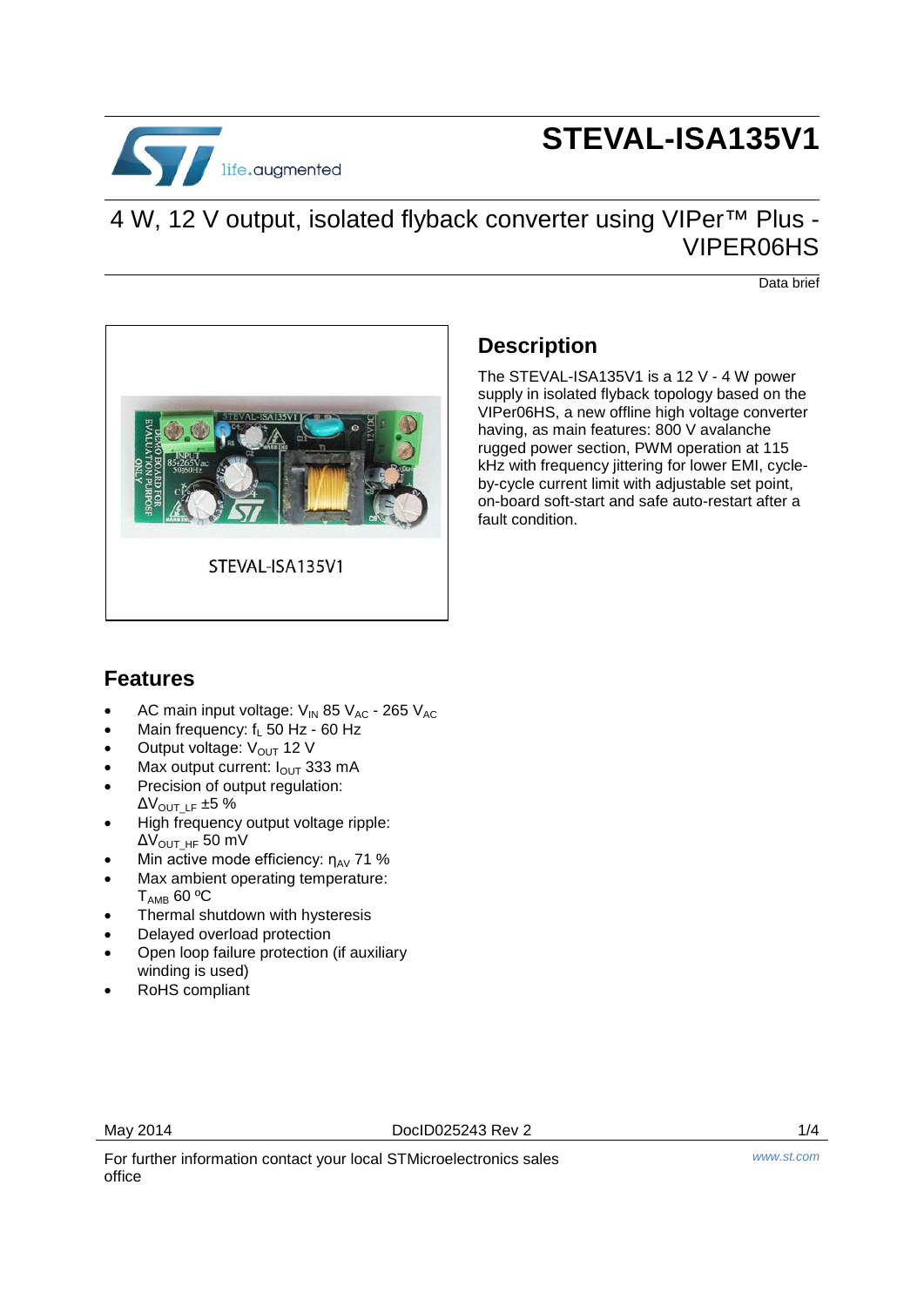## **1 Schematic diagram**



**Figure 1: STEVAL-ISA135V1 circuit schematic**

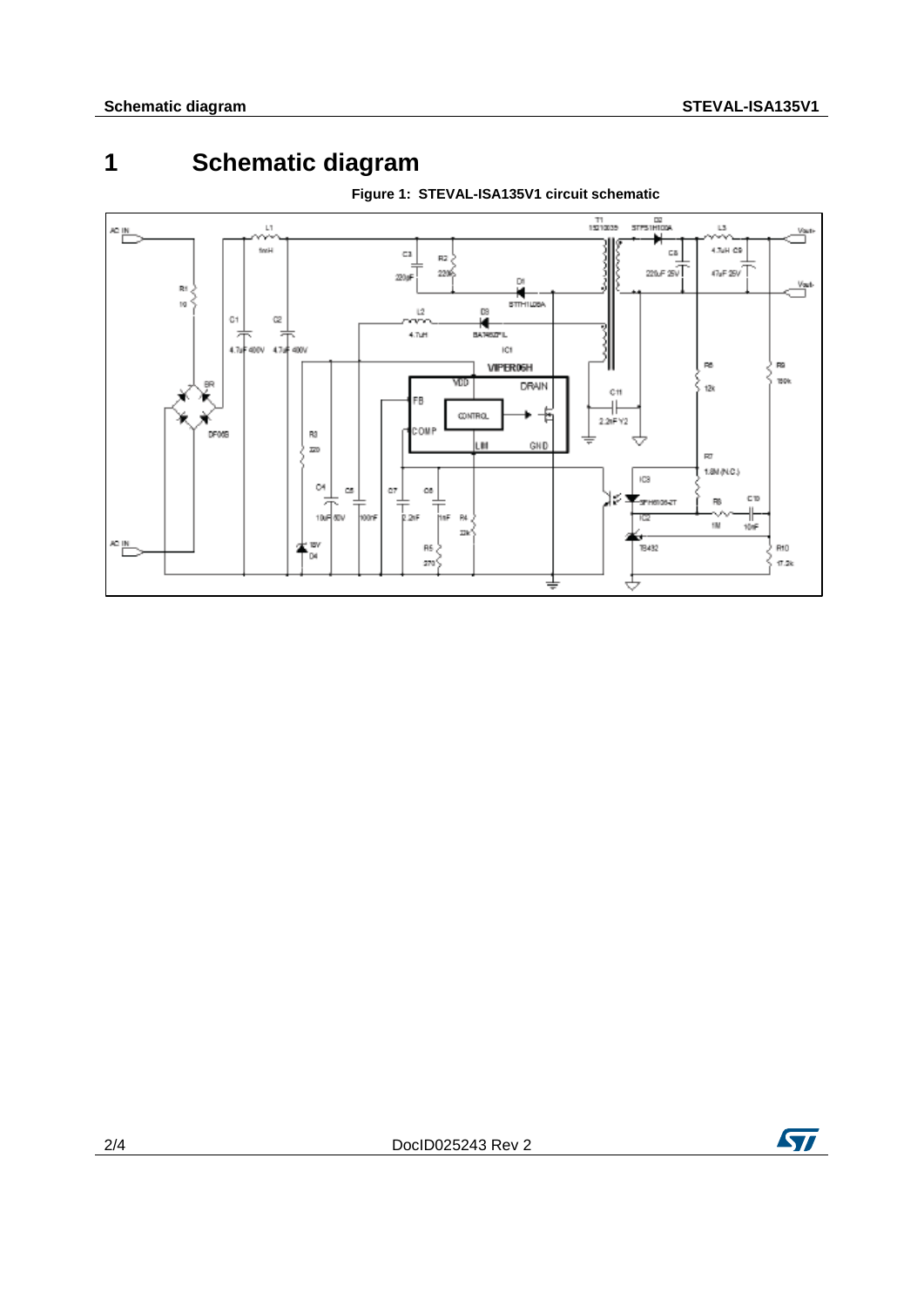## **2 Revision history**

#### **Table 1: Document revision history**

| Date        | <b>Version</b> | Change                  |
|-------------|----------------|-------------------------|
| 02-Oct-2013 |                | Initial release.        |
| 08-May-2014 | _              | Title has been updated. |